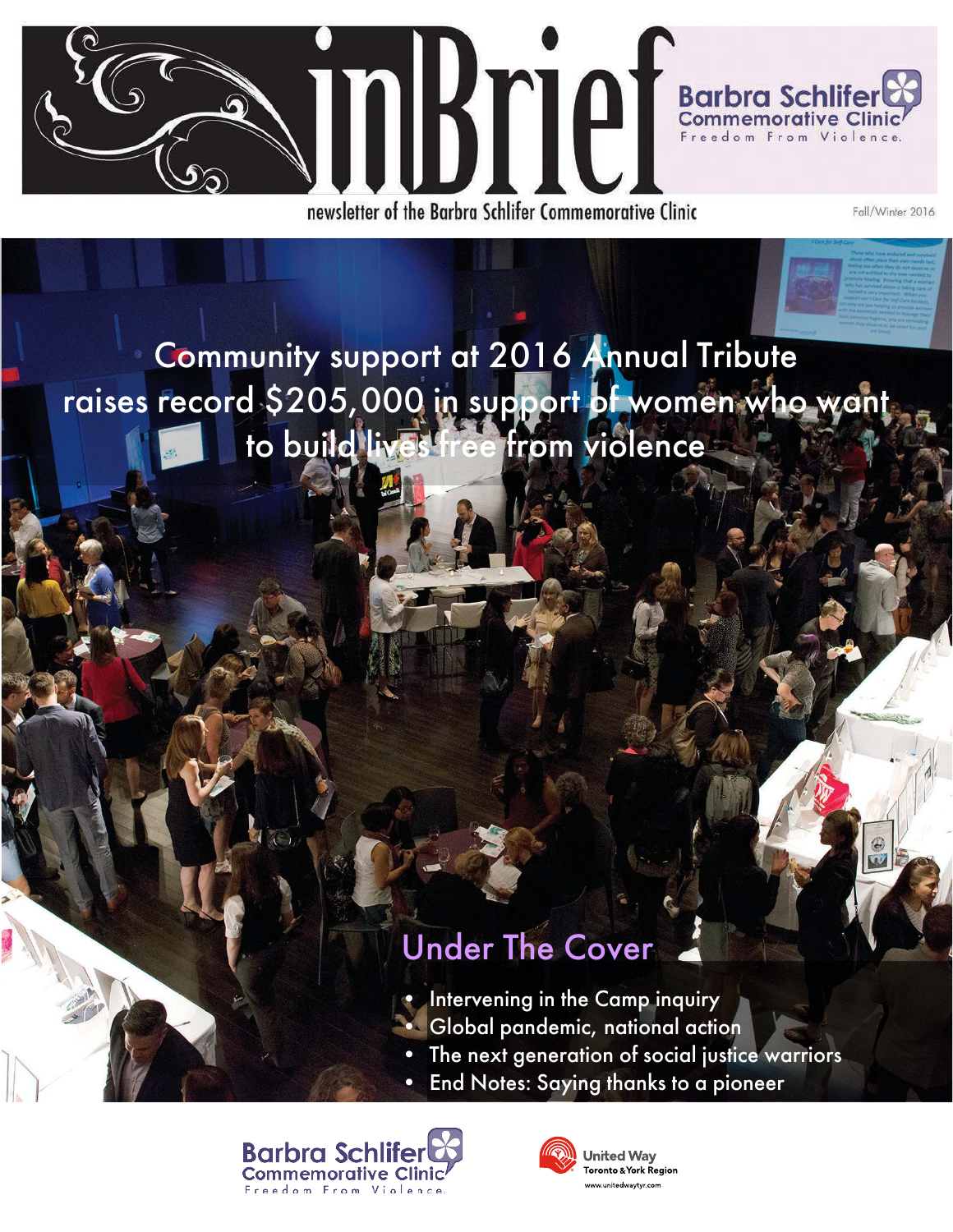

# Message from the Executive Director

I am optimistic, though the United Nations has declared violence against women a global pandemic, that we are poised to make significant advances in our endeavor to prevent and end violence against women and girls in all its forms.

I am hopeful, because the overwhelming support we continue to receive tells me a shift is coming. Not only did we have record attendance at our 22nd Annual Tribute, we exceeded our goal, making

this year's event our most successful to date. The funds raised during this signature event are invested back into the services the Clinic provides to support the nearly 4,000 women who come to us each year wanting to rebuild lives free from violence. Students are joining us in record numbers: volunteering, interning and articling at the Clinic–these women represent a future less tolerant of violence. They are determined to achieve equality not just for women's human rights in general, but for their own equal power and social standing.

This year's Ghomeshi trial afforded feminists an opportunity to expose the truth about sexual assault and the ways that the law is not only buttressed by myths, but also serves to perpetuate them. The Clinic was a level-headed and reasoned voice that challenged stereotypes and discrimination, and successfully advocated for reform in many areas of law, thus shifting how we, as a society, respond to these crimes. The statistical reality of this crime paints a clear picture: the status quo created conditions that approached impunity.

While the Ghomeshi trial was taking place, so was one that received far less immediate attention–that of a York University PHD candidate who was convicted in July of raping fellow doctoral student, Mandi Gray. In delivering his verdict, Justice Martin Zuker stated the need to dispel the myths of rape once and for all [R.v. Ururyar]. Similarly, in a recent decision by the Alberta Court [R v JR], Justice Topolniski gave a clear argument for a stricter interpretation of the Canadian precedents on sexual assault, while overturning a lower court's acquittal in the sexual assault of a 15-year-old girl.

The Clinic continues to expand on its services, with the introduction of an independent legal advice (ILA) pilot program, supported by the Ministry of the Attorney General, to provide

free, confidential legal advice to survivors of sexual assault. Through the Barbra Schlifer Clinic, people in Toronto who identify as women and people with non-binary gender identity, who are survivors of sexual assault, can receive legal advice over the phone or in person, to help make an informed decision about what next steps to take. For more information, visit www.schliferclinic.com/ila.

**Barbra Schlif** Commemorative C Freedom From Violence

On another note, the Clinic is entering a period of renewal, but with the mixed feelings left by bidding farewell to Mary Lou Fassel, who has retired from the Clinic as its Director of Legal Services. Mary Lou joined the Barbra Schlifer Clinic as the Clinic's first Legal Director and was instrumental in the development of the Clinic's comprehensive legal services for women who experience many different forms of violence.

Mary Lou is widely respected by bar and bench, and leaves behind a tangible reflection of her values in the Clinic she was instrumental in shaping. I would like to personally thank Mary Lou for her many years of service, and celebrate her commitment to ending violence against women. And while we will miss her immeasurably, she has done more than her fair share for advancing the rights of women. We wish her a full and restful retirement. More information is coming soon about how you can celebrate her contribution with us.

In turn, I would like to welcome our new Legal Director, Deepa Mattoo. Deepa brings to the Clinic invaluable experience defending the rights of women in both legal and public policy contexts, as well as an energy and enthusiasm for a fully intersectional approach to women's rights. She will–without a doubt–inject a renewed sense of purpose for the work we do within the legal department and the entire Clinic.

Sincerely,

Amanda Dale

Board President Tamara Jordan

Board Vice President Afshan Ali

Board Treasurer Shawn Tse

Director, Resource Development Meldina Smith

Board Secretary Christine Bradshaw

Director, Legal Services Deepa Mattoo

Director, Counselling Lynne Jenkins

Director, Interpreter Services Nora Angeles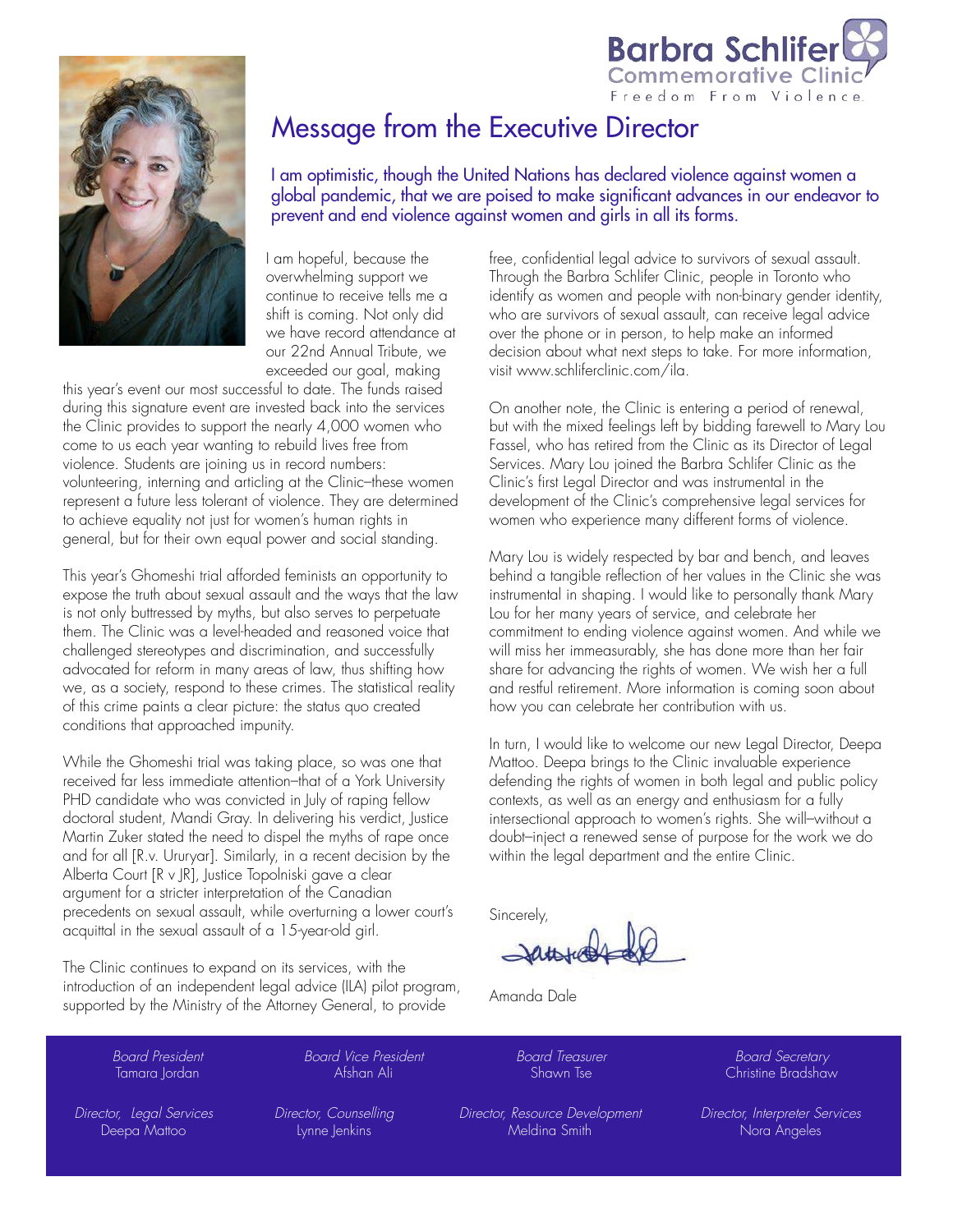



## Message from the Legal Director

I am delighted to join the Barbra Schlifer Commemorative Clinic as its new Legal Director. For me, as for so many, the Clinic represents much more than a centre that provides critical services to underrepresented women: It is a lifeline to those who have nowhere else to turn in the midst of crisis.

I join the Clinic at a pivotal time in its existence, as tolerance for violence against women begins to shrink, and as a shift in our legal team takes place. Our respected

immigration lawyer, Rathika Vasavithasan has left the Clinic to pursue further education. As a passionate advocate for women's rights and inexhaustible defender of those with precarious immigration status, Rathika remains an inspiration to the many she supported and worked with.

New to the legal team, and specializing in immigration law, is Caitlin Maxwell, founder of the feminist/social justice law practice, Equity Legal, and the first recipient of the Elizabeth Grace Emerging Leaders Award. Joining her in family law is Janet McGill, whose career with Legal Aid Ontario affords her a unique understanding of the intersecting areas of law that are crucial to the clients we serve. Both bring with them an exceptional ability to listen without judgement. We are inspired by the values, priorities and motivation each brings to their practice. Also, we are excited to have with us Petra Molnar as our new articling student. Petra will play an integral role within the Clinic's overarching legal services.

Each year the Clinic offers a limited number of positions to law students who wish to exercise their growing knowledge of social justice law. I encourage you to read the personal accounts of our most recent summer students later in the newsletter, as they represent much more than the future of law; they hold within them a promise to practice what we are

working so hard to establish in legal reform–an intersectional approach to law where it concerns women who have survived violence.

My own personal journey within law has afforded me the exceptional opportunity to become an expert on issues related to access to justice for women, children's rights, LGBTQ rights, as well as income security, immigration and poverty law, and not-for-profit empowerment. In the more than 17 years I have worked providing direct human rights related services as well as public education, social justice and advocacy, I have developed a deep passion for defending women's rights to safety, and in particular, self-determination. I have learned that it takes a particular skill to defend the complex rights of women in legal and public policy contexts where the tendency is to simplify women's claims into oppositions between their rights to enjoy their culture and their protections on the basis of gender.

Among my responsibilities at the Barbra Schlifer Clinic will be my ongoing pursuit to reveal systemic failures in immigration policy, family law, sexual assault and criminal law by exposing women's daily struggles for individual rights, while ensuring our clients remain in control of their wishes and outcomes. I look forward to taking the helm of the legal department and helping to guide us through this next iteration of growth and development. What a sound foundation I have to work from!

Deepa Mattoo

## Nominate someone for the Spirit of Barbra Schlifer Award

Since 2012, the Spirit of Barbara Schlifer Award has recognized a woman who makes a demonstrable contribution to improving the lives of women wanting to live free from violence. She is selected on the basis of outstanding commitment to improving the lives of women through increased access to justice and other systems. She is recognized for her advocacy in the area of violence against women—either through her paid employment, community leadership or volunteer work. The successful candidate will exemplify her understanding of the important intersections of gender, race, socio-economic status, sexual orientation, geographic isolation/disadvantage, disability and/or religious belief in building lives free from violence.

Anyone can nominate a candidate they believe meets the criteria of the the award. For more information, please visit http://schliferclinic.com/spirit-award/



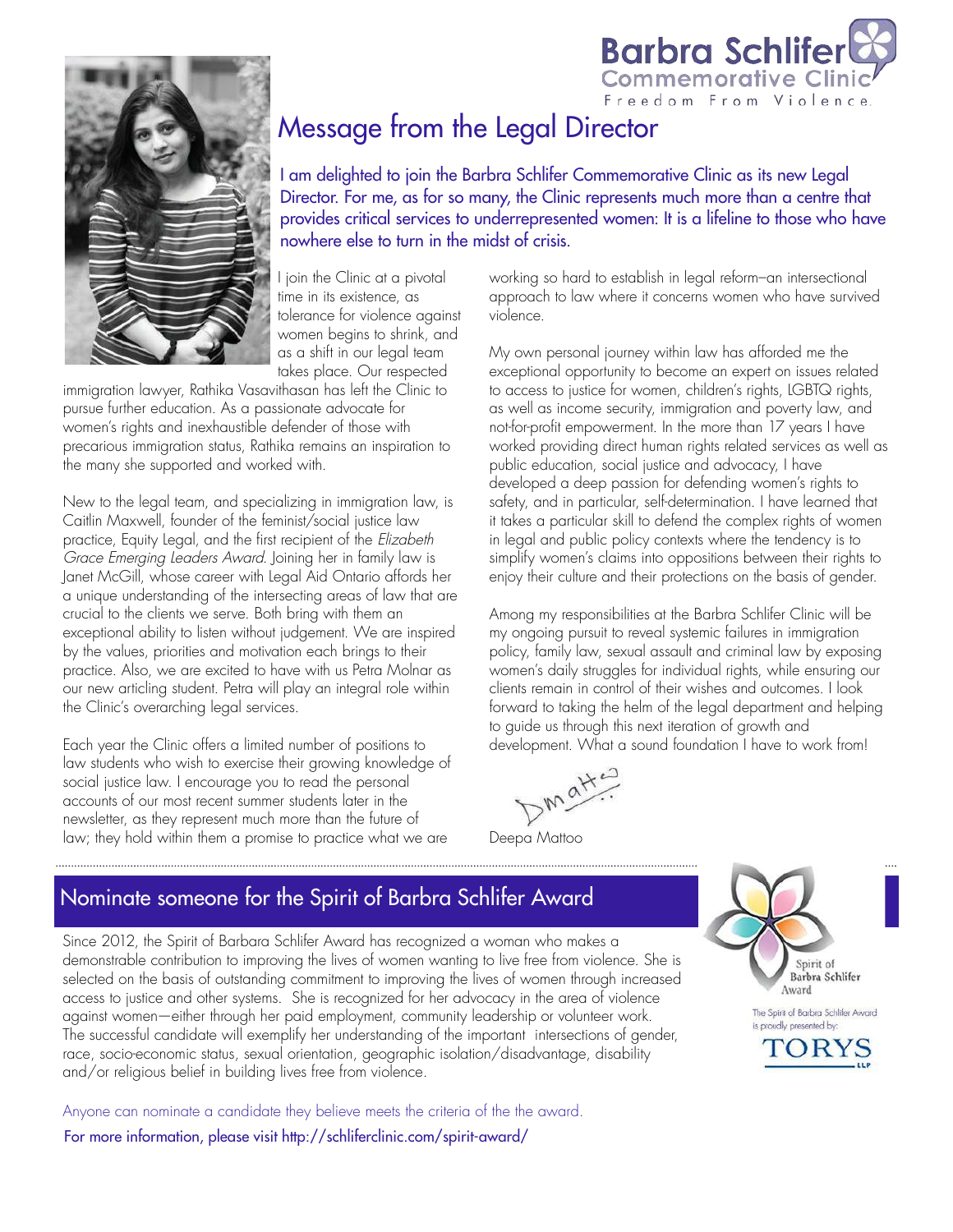

### Clinic granted "exceptional request" to intervene at upcoming hearing into the conduct of Judge Robin Camp.

The Barbra Schlifer Clinic will be among a small group of women's organizations who have been granted an exceptional request by the Canadian Judicial Council (CJC) to intervene in the upcoming inquiry into the conduct of Justice Robin Camp. The hearing will take place in Calgary from September 6 to 9, 2016.



During a 2014 sexual assault trial in Alberta, Justice Camp made numerous comments showing sincere antipathy toward legislation in place to protect the integrity of vulnerable witnesses. He revealed stereotypical assumptions about how someone, confronted with

(Andrew Balfour/Federal Court of Canada)

sexual assault should behave. Repeatedly referring to the complainant, a 19-year-old Indigenous woman, as the accused he now famously asked, "Why couldn't you just keep your knees together?"

The Alberta Court of Appeal overturned the decision to acquit the accused, stating that the judge's conduct called into question his understanding of the law governing sexual assault. The appellate court ordered a retrial, having been persuaded that "sexual stereotypes and stereotypical myths…found their way into the trial judge's judgment".[1]

Justice Camp was removed from the bench, but was later

appointed as a judge of the Federal Court by the Honourable Peter MacKay, former Minister of Justice and Attorney General of Canada.

Of concern to the Clinic is the interaction Judge Camp now has with individuals who experience intersecting inequalities, such as race, religion, newcomer status and Indigeneity. Judge Camp has apologized for making inappropriate and insensitive comments during the 2014 trial, and has voluntarily sought out training and counselling. However, significant concern remains on the effect that the biased thinking and discriminatory comments expressed by the judge will have on survivors, whose worst fear is that they will not be believed by the criminal justice system.

The Clinic, in collaboration with the Avalon Sexual Assault Centre (Avalon) and Ending Violence Association of British Columbia (EVA BC) has the opportunity to intervene on the basis that no new evidence is submitted or that a position is taken on the merit of the allegations facing Judge Camp.

1. R v Wagar 2015 ABCA 327

### Reflecting on 2016 at the Barbra Schlifer Clinic Annual General Meeting

Join us for our Annual General Meeting as keynote speaker Joan Riggs and special guest Asha el Karib participate in a panel on the Clinic's international women's rights work, moderated by Legal Director, Deepa Mattoo.

> October 6, 2016 from  $6 - 8$  p.m. Oakham House, Thomas Lounge, Ryerson University, 63 Gould Street Toronto, Ontario, M5B 1E9

> > Food and refreshments

RSVP by September 22 to Sarah Gray s.gray@schliferclinic.com or at 416-323-9149 ext 262



Asha el Karib is one o f Sudan's leading feminists, the Director of the Sudanese Organization for Research based in Khartoum, Sudan and co-founder of the Gender Centre for Research and Training.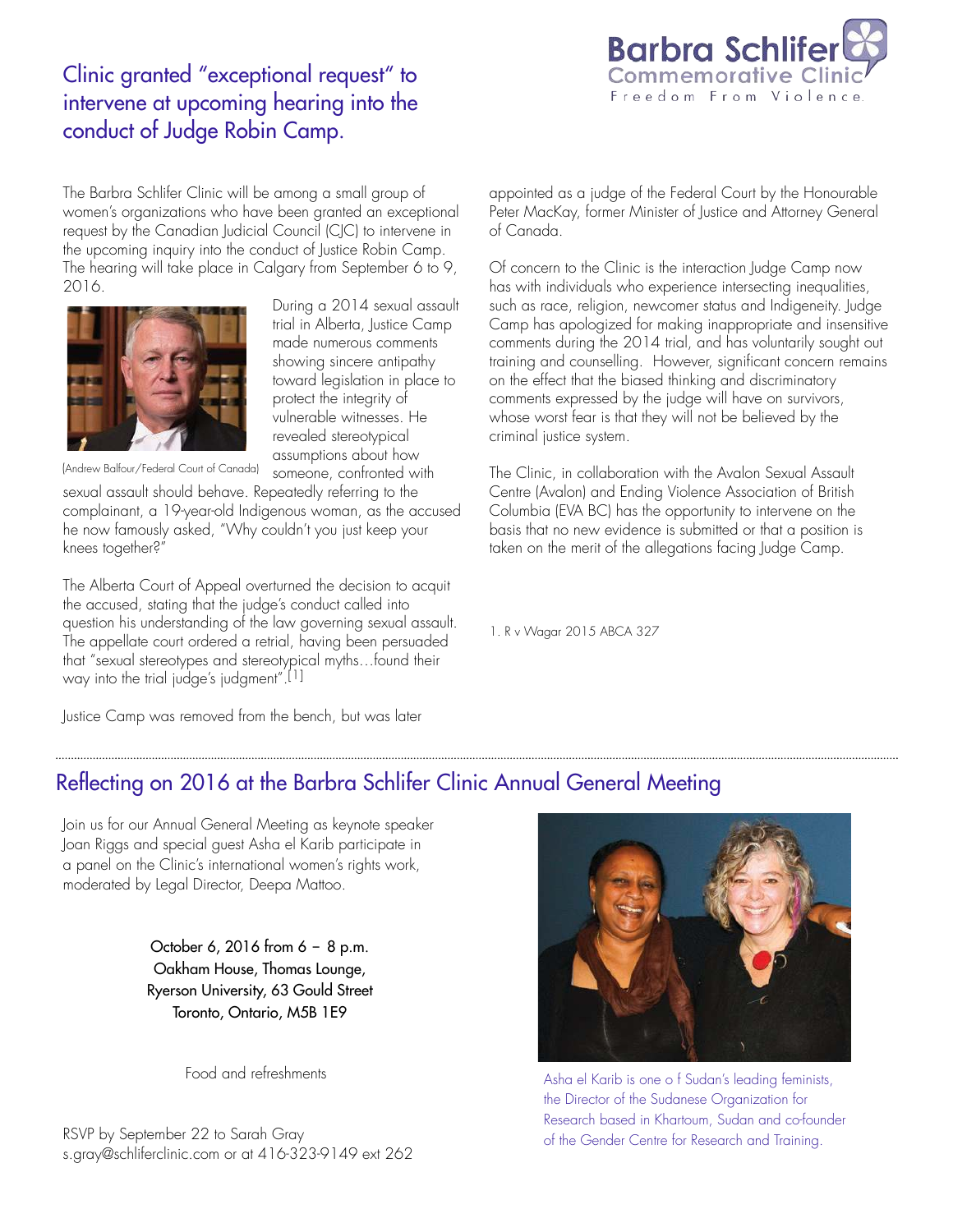



## Global pandemic is a United Nations and national priority

The numbers are shocking. At some point in their lives, an estimated 35 per cent of women worldwide have experienced a form of

#### physical and/or sexual intimate partner violence or sexual violence by a non-partner.<sup>[1]</sup>

In Canada, one in three women will experience violence in her lifetime.

The United Nations has declared violence against women as a "grave violation of human rights." When a woman comes to the Barbra Schlifer Commemorative Clinic, she is made to feel a part of a global movement to end and prevent violence against women.

# **VIOLENCE AGAINST WOMEN**

#### A GLOBAL PANDEMIC IN MANY FORMS

Whether at home, on the streets or during war,<br>violence against women is a GLOBAL PANDEMIC that takes place in PUBLIC and PRIVATE spaces.

#### **FORMS OF VIOLENCE**



It is because of the Clinic's proven commitment to protecting the dignity, equality and security of women that the Clinic's Executive Director, Amanda Dale, was asked to participate in the UN Commission on the Status of Women that took place at the United Nations Headquarters in New York earlier this year.

Amanda joined a select delegation of Canadian women who represented non-governmental organizations (NGOs) to round out an international body of women from Member States, UN

entities, and other Economic and Social Council-accredited NGOs. She was further asked to facilitate a discussion to evaluate progress in the implementation of the agreed conclusions stemming from the 57th Session that focused on the elimination and prevention of all forms of violence against women and girls by addressing the social and cultural norms, including gender stereotypes that perpetuate violence.

Though significant progress has been made, and awareness of violence against women and girls continues to increase within the international arena, the prevalence of violence against women remains unacceptable.

The many contributing factors posing a challenge to progress include:

"limited allocation of resources to implement laws, policies and programmes and insufficient monitoring and evaluation of their impact; the ad hoc approach taken in interventions to prevent violence against women; limited reliable data for monitoring progress; limited coordination among multiple stakeholders; underreporting of incidents; and the discriminatory attitudes of officials handling victims/survivors and insufficient enforcement of legislation."[2]

While the conclusions outline significant strides that still need to be taken, it is encouraging to note that nearly all Member States refer to the importance of multi-sectoral services, such as those provided by the Barbra Schlifer Clinic, in playing a critical role in the empowerment of women in the prevention of violence.

While much has been said elsewhere about our feminist Prime Minister, it is everyone's responsibility to acknowledge violence against women as a violation of the most basic human rights. We must all continue to raise awareness of violence against women, to identify and combat the root causes of violence, and to support survivors both here at home and around the world.

The Commission on the Status of Women (CSW) is the principal global intergovernmental body exclusively dedicated to the promotion of gender equality and the empowerment of women. For more information about the United Nations Commission on the Status of Women, or to download official documents coming out of the 60th Session, please visit: www.unwomen.org/en/csw/csw60-2016

1.World Health Organization, Department of Reproductive Health and Research, London School of Hygiene and Tropical Medicine, South African Medical Research Council (2013). Global and regional estimates of violence against women: prevalence and health effects of intimate partner violence and non-partner sexual violence, p.2. For individual country information, see The World's Women 2015, Trends and Statistics,<br>Chapter 6, Vio figures#notes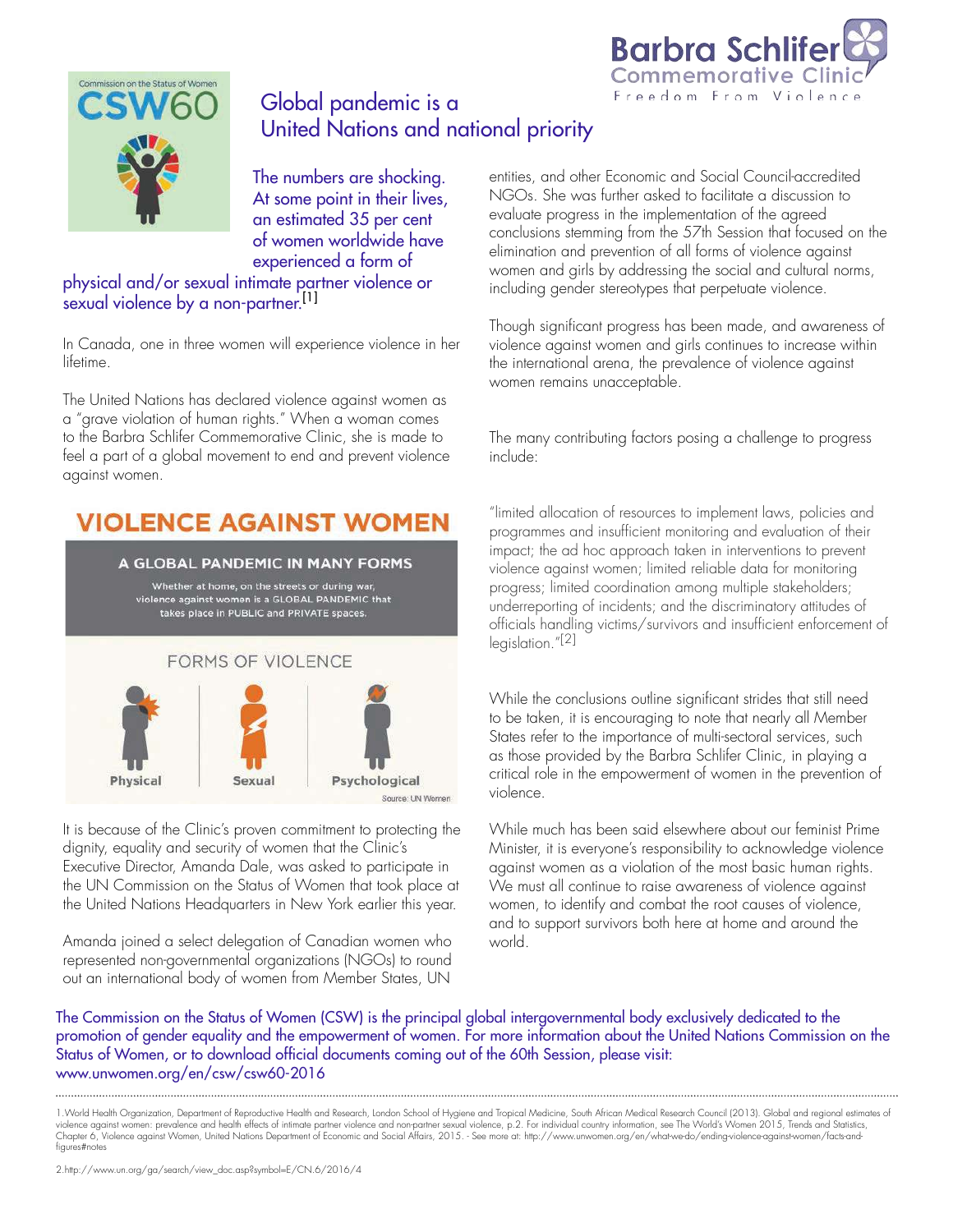### Students acquire real-life experience in social justice law



Each year, the Clinic offers student placements within the legal department to current law students. The legal department staff supervise and mentor these students throughout their time at the Clinic, ensuring they receive hands-on experience in the areas of law requested most often by women: family, immigration, sexual assault and criminal. This summer, the Osgoode students supported the legal department in everything from assisting on client files and helping with legal intake to spearheading their own projects.

In their own words, here is how being at the Clinic has benefitted them.

Amy: Since high school I have wanted to work in some capacity with survivors of gendered and domestic violence and sexual assault. When I decided that I would try to do that with the law, my sights were set on the Clinic. This summer I have been lucky enough to work with Tiffany Lau on some of her family law files as well as sit in on some of the sexual assault independent legal advice sessions the Clinic provides. I have watched Tiffany in action during Summary Legal Advice sessions, client meetings and court appearances. I have also been able to work directly with clients on drafting court documents and fielding questions as they arise between meetings. Through working at the Clinic, I have gained an appreciation not only for the importance and value of the services offered to women, but also for the compassion, patience and devotion required to do this work.

Through working with the Clinic, I have gained an appreciation not only for the importance and value of the services offered to women, but also for the compassion, patience and devotion required to do this work.

Perhaps the most valuable lesson I will take with me, is the importance of non-judgement,

open-mindedness and creativity when approaching clients coming from diverse backgrounds with individual histories of which we may only know a small portion. There is no textbook or one-size fits all solution to the legal problems women bring to the Clinic. My summer at the Clinic has been an invaluable experience that has only reinforced my desire to work in the violence against women sector.

Lindsay: When I began law school, I had the intent of working with women who have experienced violence, and knew that the Clinic would be a great fit for my goals and intentions.

My work at the Clinic has largely focused on a project that I created, and I am extremely grateful to the Clinic for the opportunity to see it materialize. Because of my pre-law work experience, I started thinking about the intersection of legal work and other services (specifically, medical and counselling) that assist survivors of violence, and the potential overlap. Services for survivors often don't (or shouldn't) exist in a vacuum–they necessarily interact with each other.

I was able to connect with the Clinic–and specifically Joanna Birenbaum–who served as my supervisor. We have been working collaboratively with the Ontario Network of Sexual Assault/Domestic Violence Treatment Centres to examine the legal information that nurses, social workers and program coordinators have, what legal information clients tend to seek when they access services, and how that information and those referrals are delivered to clients.

### Having the opportunity to work on my project with the clinic has given me the chance to think about actionable tasks that can further the cause of social justice.

Having the opportunity to work on my project with the clinic has given me the chance to think about actionable tasks that can further the cause of social justice. For example, how might the results serve as the basis for greater access to legal help for survivors of violence? How can partnerships between services agencies be strengthened to achieve this?

My time working at the clinic has been energizing. It reminds me of why I started law school and why I want to work with survivors of violence. Reflecting on my time at the Clinic will keep me grounded and focused as I progress and help will remind me to keep the most important aspect of this particular work top of mind.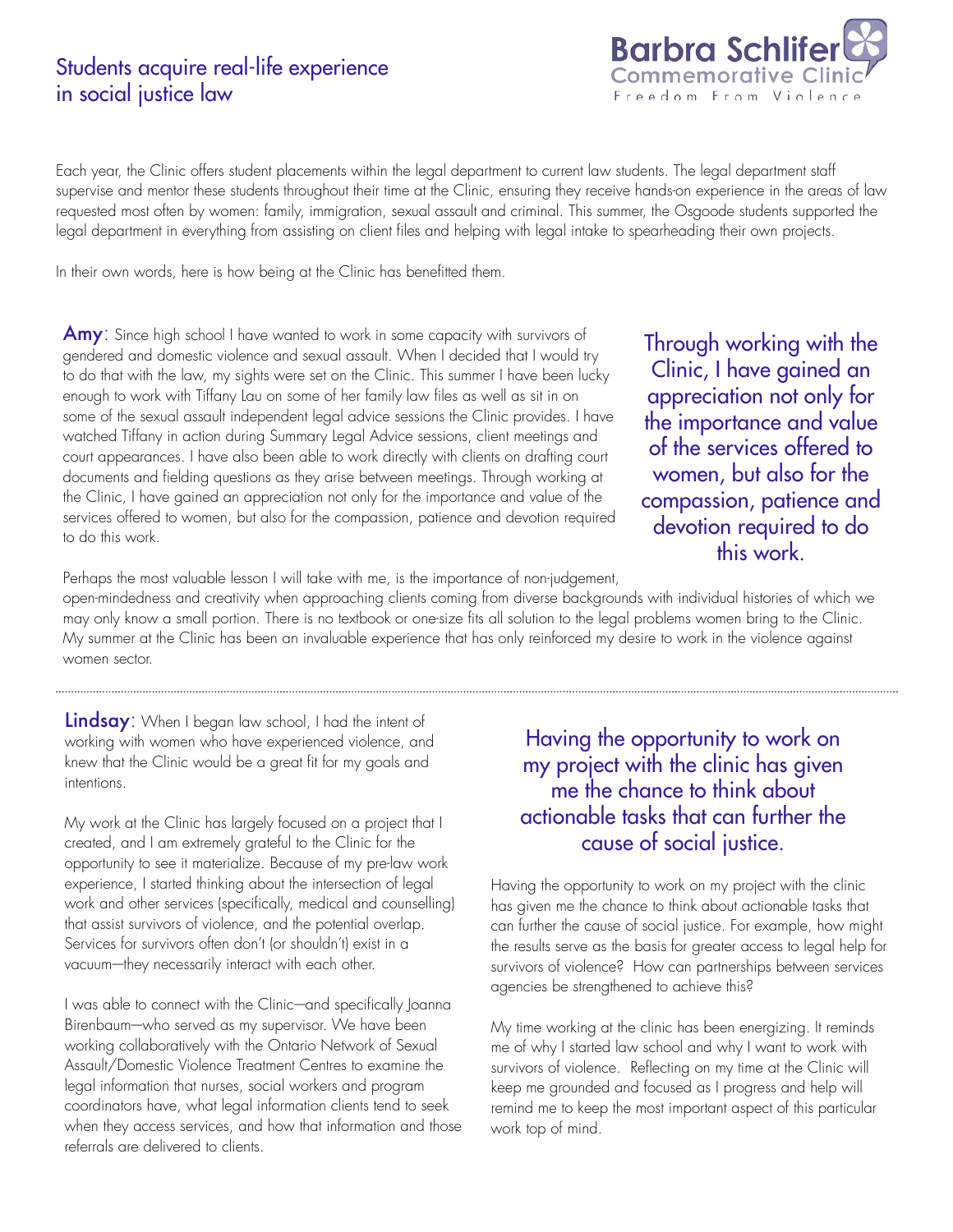## The immesaureable value of third party engagment



Enough cannot be said about the value of third party engagement when it comes to meeting organizational fundraising objectives. Without the valued support of those who care to lend their efforts and voices to raising awareness and funds for the Clinic, we simply would not be able to meet our bottom line or continue to provide the many services and programs the Clinic offers women who have experienced domestic violence and sexual assault.



Filling the Gap, the brainchild of three very motivated women, is a conference held annually to empower young women in their daily personal and professional lives. Though still in its infancy, Filling the Gap's conferences have been a resounding success, with 100 per cent of the proceeds benefiting the Clinic. Stay tuned for information on next year's event!



The Toronto Corporate Run is held each fall with proceeds benefiting the Clinic. This spectacular run around Ontario Place at dusk is a post work favourite among those who want to combine corporate teambuilding with a little spirited fun. To register for this September 29th run, please visit: http://www.torontocorporaterun.com/

If you are interested in hosting your own fundraising event in support of ending and preventing violence against women, we are able to provide you with the tools you need to make your event a success. Contact s.stefania@schliferclinic.com to learn more.

### Interpreter Services Toronto launches innovative new service for Deaf interpreters

Interpreter Services Toronto (IST), the Barbra Schlifer Clinic's social purpose enterprise, has worked hard over the past few months to fill an identified gap, and has recently developed a new service that enables providers to access a Deaf interpreter using video.

Because Deaf interpreters are limited in availability and can be difficult to access, especially in rural areas and with short notice, IST is making social services more accessible for Deaf newcomers to Canada, by providing interpretation with a Deaf interpreter using video remote interpretation. This critical new service increases accessibility and helps to ensure that Deaf interpreters and service providers can communicate more effectively, anytime, anywhere.

#### Service providers are eligible for a free trial!



For more information about Interpreter Services Toronto, please visit our website at www.interpreterservicestoronto.ca, contact us at 416-323-2503 or contact@interpreterservicestoronto.ca.